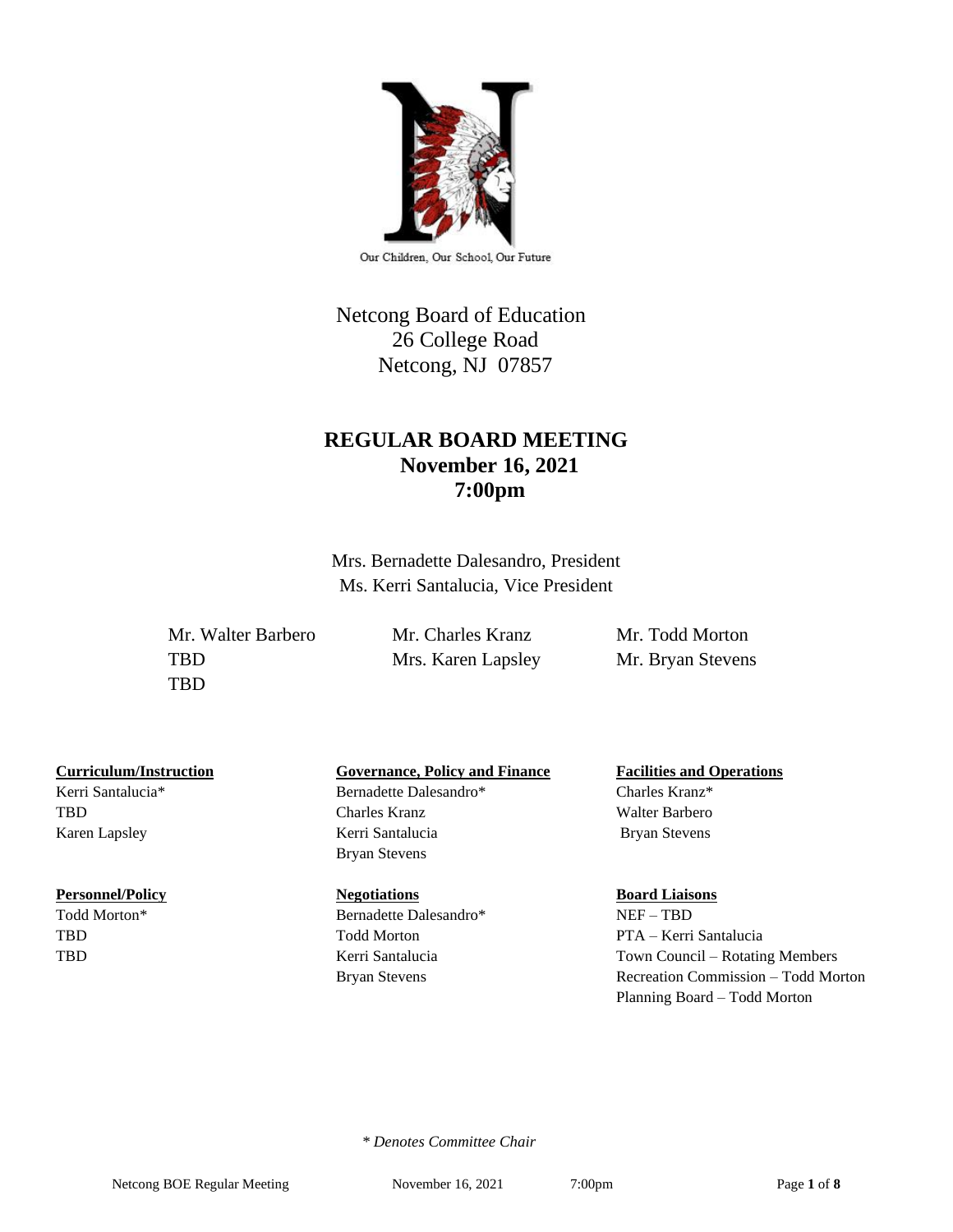# **2021-2022**

# **Netcong Board of Education**

# **Open Public Meeting Proclamation**

The New Jersey Open Public Meeting Law was enacted to ensure the right of the public to have advance notice of and to attend the meetings of public bodies at which any business affecting their interest is discussed or acted upon. In accordance with the provisions of the Act the Board of Education of the Netcong School District in the County of Morris has caused notice of this meeting to be published by having the date, time and place thereof posted. The notice was mailed to the Daily Record and those persons or entities requesting notification and filed with the municipal clerk of the Borough of Netcong.

Due to the public health emergency in the State of New Jersey, the Board will be conducting a virtual meeting. Directions for accessing the virtual public meeting were posted on the District website: netcongschool.org

# **Mission Statement**

Netcong, a tradition to nurture, inspire, empower, and achieve by all, for all.

# **Board Goals**

- 1. Continue Professional Development for board members with emphasis on training requirements and opportunities.
	- a. Budget/Financial Reports
	- b. Policy
- 2. Use the information from the building facilities audit to update the long-range facilities plan and identify facilities expansion and upgrades needed.
	- a. True completion of Music Room upgrades
- 3. To expand community outreach and build community support.

# **District Goals**

- 1. Administer an ever-evolving state-of-the-art technologically secure and supportive learning environment equipped to deliver 21st century opportunities for students, staff and the community.
- 2. Secure funding to upgrade buildings and grounds to meet the growing needs of the preschool and middle school population while maintaining small class sizes, delivering 21<sup>st</sup> century programs/technology, and providing an inspiring, engaging, and welcoming facility.
- 3. Create a 21st century school environment that embraces and supports community-based, arts- integrated, experiential learning opportunities that are culturally responsive to the increasingly diverse Netcong community.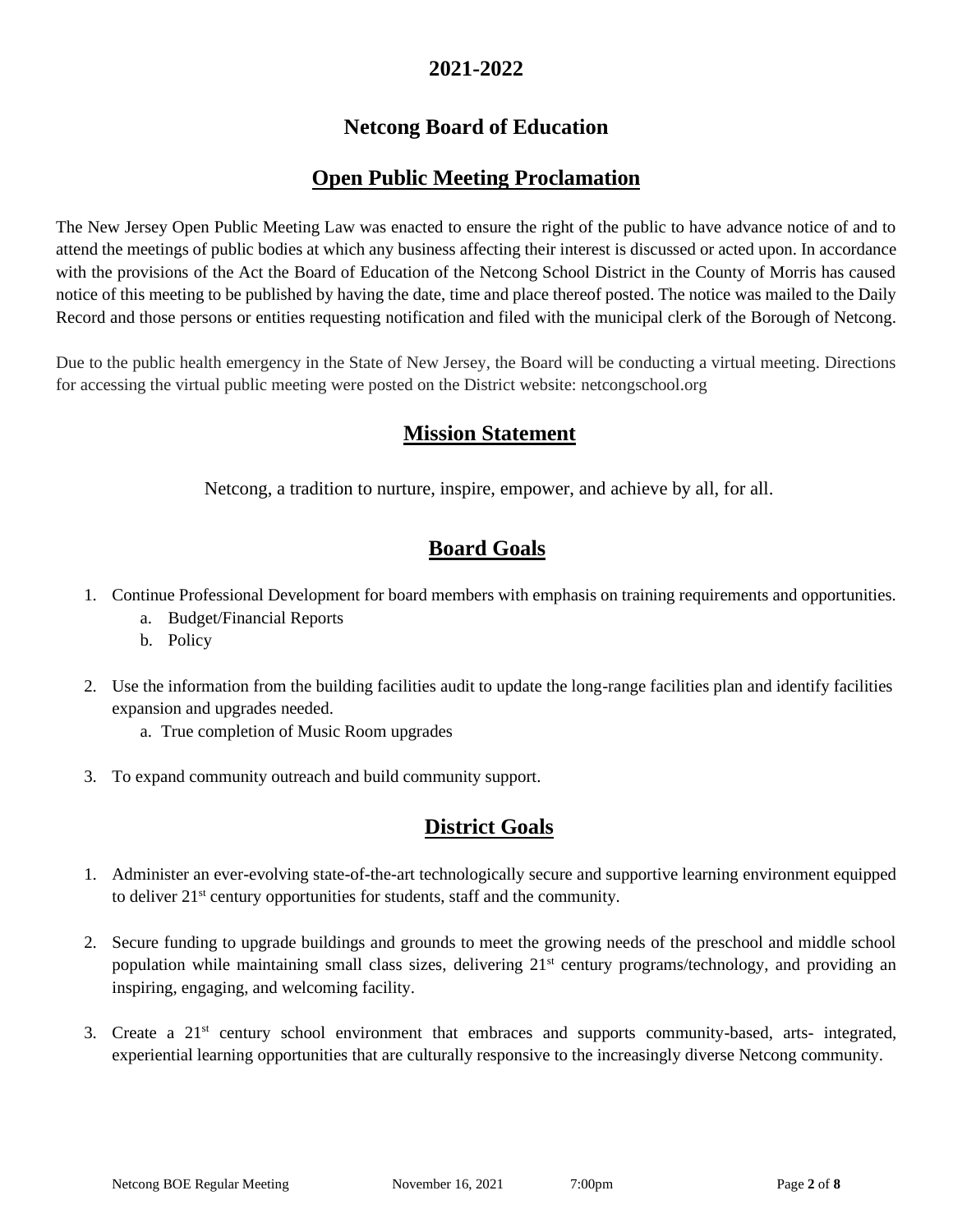- **1. Call to Order**
- **2. Flag Salute**
- **3. Roll Call**

| Mr. Barbero            | Mr. Kranz      | <b>Ms. Lapsley _______</b> |
|------------------------|----------------|----------------------------|
| Mr. Morton             | Ms. Santalucia | Mr. Stevens                |
| <b>Mrs. Dalesandro</b> |                |                            |

#### **4. Approval of Minutes & Correspondence**

**Moved By:** Seconded By:

Be it resolved that the minutes of the following meeting(s) be approved as submitted:

October 26, 2021 Regular Meeting Minutes

**Roll Call**

| Mr. Barbero            | Mr. Kranz      | Ms. Lapsley |
|------------------------|----------------|-------------|
| Mr. Morton             | Ms. Santalucia | Mr. Stevens |
| <b>Mrs. Dalesandro</b> |                |             |

#### **5. President's Comments**

#### **6. Superintendent's Comments**

- a. Security Drill was held on October 25,2021 at 10:10 am with a duration of 10 minutes
- b. Security Drill was held on November 8, 2021 at 10:50 am with a duration of 11 minutes
- c. Fire Drill was conducted on November 10, 2021 at 1:00 pm with a duration of 10 minutes

### **7. School Business Administrator/Board Secretary's Comments**

### **8. Meeting Open to the Public (Agenda Items Only)**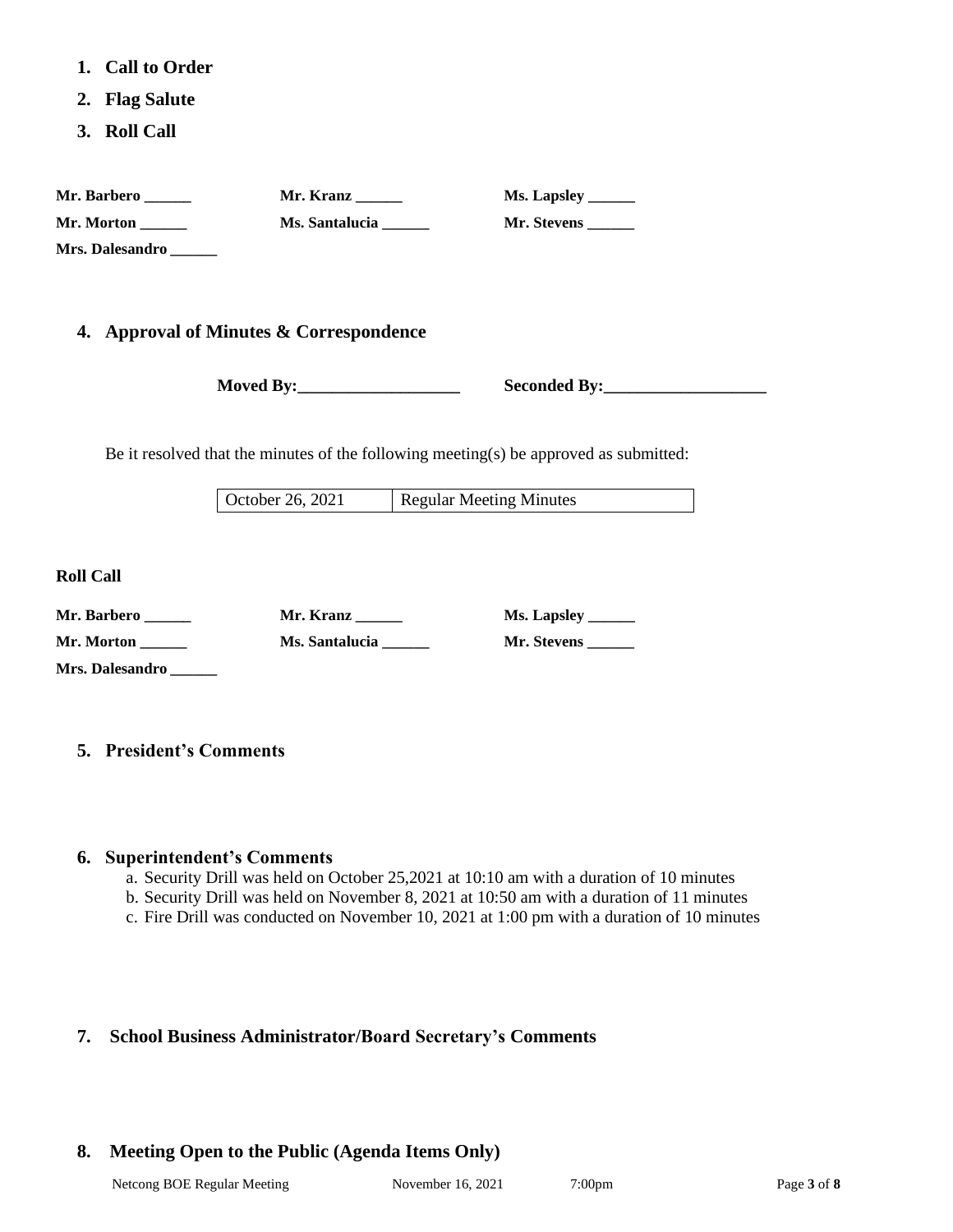|                              | Public is invited to address the Board with any questions, comments or concerns. The Board requests that the individual<br>address the Board, giving name and address, and asks that all remarks be directed to the Chair. The public portion shall be<br>limited to thirty minutes with a five-minute time limit on each participant. The Board wishes to remind all attendees at its<br>meeting that while it subscribed without reservation to the principle of keeping the public completely informed, by policy it<br>cannot allow public discussion of personnel matters. If a matter concerning the staff of the Netcong Public School is of interest<br>or concern, the matter would be referred to the Superintendent or the Board of Education, either by telephone or letter. |  |
|------------------------------|------------------------------------------------------------------------------------------------------------------------------------------------------------------------------------------------------------------------------------------------------------------------------------------------------------------------------------------------------------------------------------------------------------------------------------------------------------------------------------------------------------------------------------------------------------------------------------------------------------------------------------------------------------------------------------------------------------------------------------------------------------------------------------------|--|
| Closed: Moved By:___________ | Seconded By: Time:                                                                                                                                                                                                                                                                                                                                                                                                                                                                                                                                                                                                                                                                                                                                                                       |  |
| 9. Old Business              |                                                                                                                                                                                                                                                                                                                                                                                                                                                                                                                                                                                                                                                                                                                                                                                          |  |
| 10. Committee Reports        |                                                                                                                                                                                                                                                                                                                                                                                                                                                                                                                                                                                                                                                                                                                                                                                          |  |

**A. Governance, Policy and Finance** *(B. Dalesandro, Chair) Be it resolved that resolution numbers 1–14 be adopted, as presented:*

- 1. Be it resolved that the Netcong Board of Education, upon the recommendation of the Superintendent, hereby approves the October 29, 2021 payroll in the amount of \$179,651.46
- 2. Be it resolved that the Netcong Board of Education, upon the recommendation of the Superintendent, hereby approves the November 15, 2021 payroll in the amount of \$177,672.78
- 3. Be it resolved that the Netcong Board of Education, upon the recommendation of the Superintendent, hereby approves the bills list from October 27, 2021 through November 16, 2021 in the amount of \$515,050.76
- 4. Be it resolved that the Netcong Board of Education, upon the recommendation of the Superintendent, hereby approves the Christmas wrapping fundraiser for Netcong staff members. All proceeds will go to the Corner Coffee Shop to be donated to the Morris County Veterans Services office.
- 5. Be it resolved that the Netcong Board of Education, upon the recommendation of the Superintendent, hereby approves the SECOND READING of the following Policies and/or Regulations:

| <b>Policy/Regulations</b> | #    | <b>Title</b>                                     | <b>Type</b> |
|---------------------------|------|--------------------------------------------------|-------------|
| a. Policy                 |      | 1648.14   Safety Plan for Healthcare Settings in | <b>New</b>  |
|                           |      | School Buildings – Covid-19 $(M)$                |             |
| a. Policy                 | 2425 | <b>Emergency Virtual or Remote Instruction</b>   | <b>New</b>  |
|                           |      | Program $(M)$                                    |             |
| a. Policy & Regulation    | 5751 | Sexual Harassment of Students (M)                | Revised     |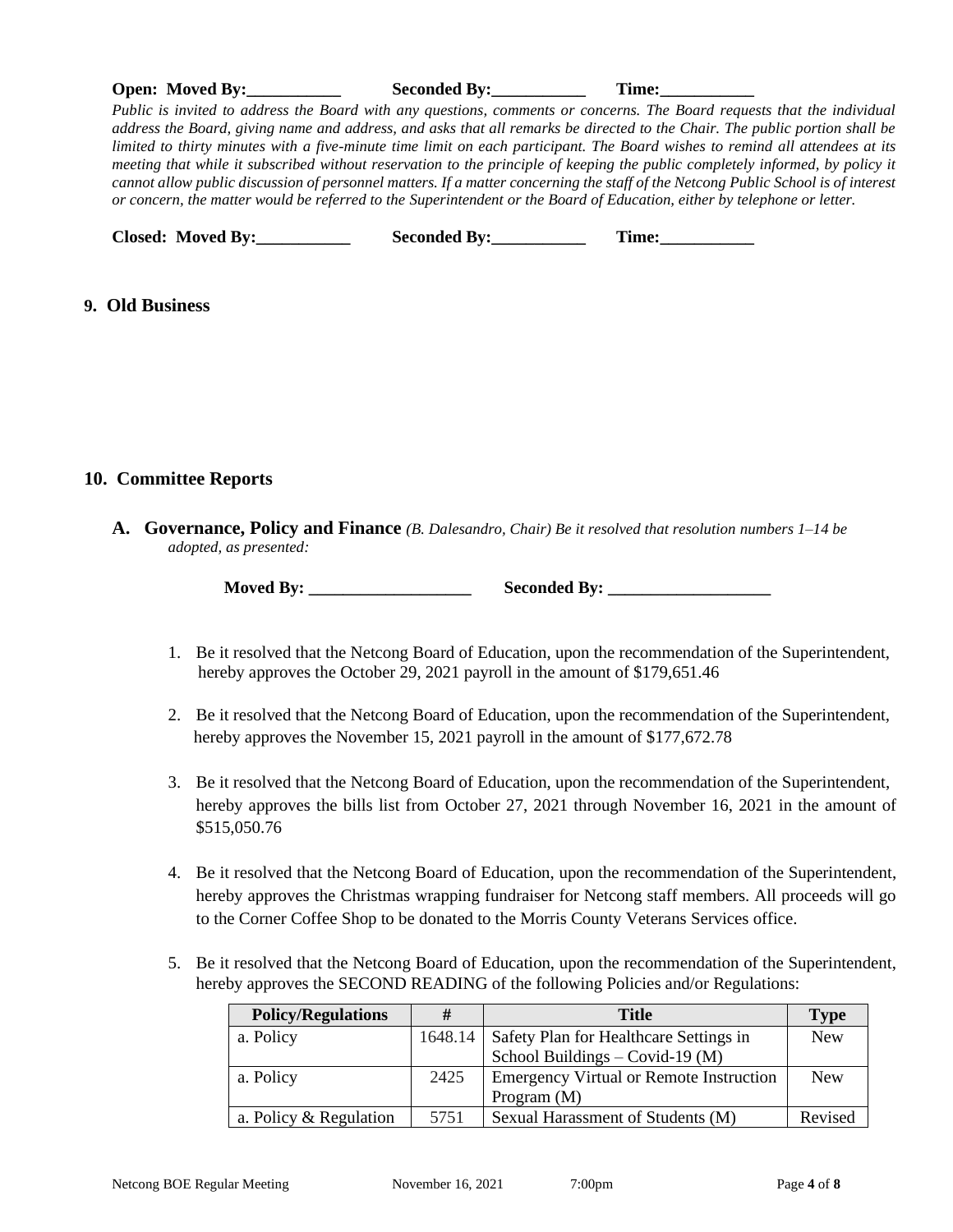6. Be it resolved that the Netcong Board of Education, upon the recommendation of the Superintendent, hereby approves the FIRST READING of the following Policies and/or Regulations:

| <b>Policy/Regulations</b> |      | Title                                          | <b>Type</b> |
|---------------------------|------|------------------------------------------------|-------------|
| a. Policy                 | 8601 | Pupil Supervision After School Dismissal<br>'M | Revised     |

- 7. Be it resolved that the Netcong Board of Education, upon the recommendation of the Superintendent, hereby approves Dr. L. Hanes & Associates for Home Instruction Services for Student #32621162 at a rate of \$65/hour, effective November 1, 2021 until December 23, 2021.
- 8. Be it resolved that the Netcong Board of Education, upon the recommendation of the Superintendent, hereby approves the submission of the 2021-2022 School Safety and Security Plan Annual Review Statement of Assurance.
- 9. Be it resolved that the Netcong Board of Education, upon the recommendation of the Superintendent, hereby accepts the donation of 1,000 adult size masks and 1,000 child size masks from the Morris County Office of Emergency Management.
- 10. Be it resolved that the Netcong Board of Education, upon the recommendation of the Superintendent, hereby accepts the donation of 73 sets of ear buds from the Netcong Teachers Association.
- 11. Be it resolved that the Netcong Board of Education, upon the recommendation of the Superintendent, hereby accepts the following August 31, 2021 Financial Reports. The Board Secretary's monthly certification, as attached, pursuant to N.J.A.C. 6:20-2.12(d) that as of August 31, 2021 no line item account has encumbrances and expenditures, which in total exceed the line item appropriation in violation of N.J.S.A. 18A-22-8 and 18A-22-8.1. Pursuant to N.J.A.C. 6A:23A-16.10 the Netcong Board of Education, after review of the Board Secretary's and Treasurer's monthly financial reports certify that as of August 31, 2021 and upon consultation with the appropriate district officials, to the best of our knowledge, no major account or fund has been over expended in violation of N.J.A.C. 6A:23-2.2 and that sufficient funds are available to meet the district's financial obligations for the remainder of the fiscal year.
- 12. Be it resolved that the Netcong Board of Education, upon the recommendation of the Superintendent, hereby approves the Transfers Reports for the month of August 2021.
- 13. Be it resolved that the Netcong Board of Education, upon the recommendation of the Superintendent, hereby approves the final lease payment for the air purifiers to the CASPR Group, Inc in the amount not to exceed \$48,500.00 and furthermore the payment will be made using the Coronavirus Response and Relief Supplemental Appropriations (CRRSA) – Elementary and Secondary School Emergency Relief (ESSER II) funds, account #20-483-200-400.
- 14. Be it resolved that the Netcong Board of Education, upon the recommendation of the Superintendent, hereby approves the withdrawal of funds from the Capital Reserve Account 10-116 for the Music Room Renovations / Other Capital Project in the amount of \$154,000 and transferred to account # 12-000- 400-340 Architectural/Engineering Services - \$25,000 and to account #12-000-400-450 Construction Services for casework and furniture - \$129,000 pending approval from the Morris County Department of Education.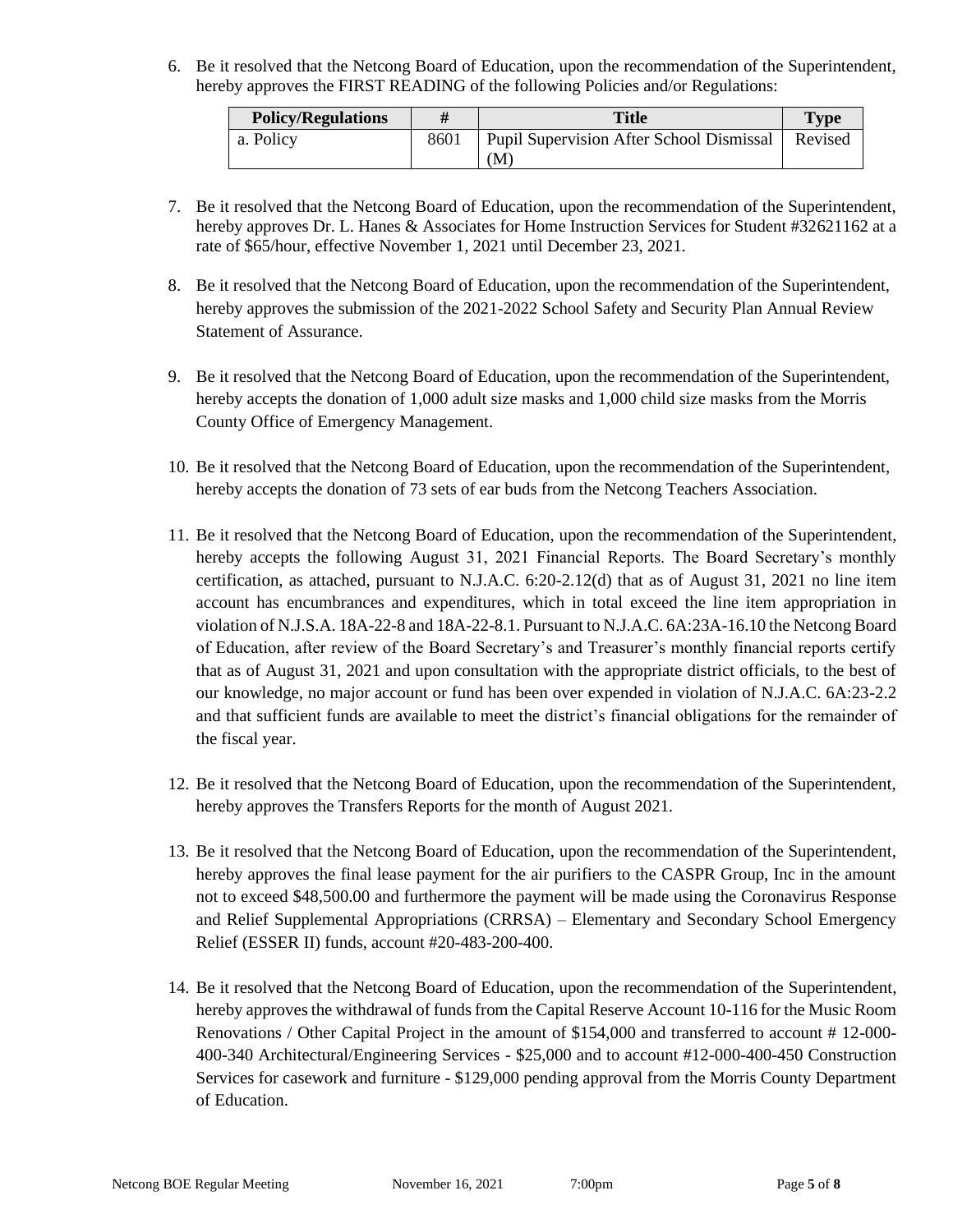|--|--|--|

| Mr. Barbero     | Mr. Kranz      | <b>Ms. Lapsley</b> |
|-----------------|----------------|--------------------|
| Mr. Morton      | Ms. Santalucia | Mr. Stevens        |
| Mrs. Dalesandro |                |                    |

**B. Curriculum/Instruction** *(K. Santalucia, Chair) Be it resolved that resolution number 1 be adopted, as presented:*

| <b>Moved By:</b> | <b>Seconded By:</b> |
|------------------|---------------------|
|                  |                     |

1. Be it resolved that the Netcong Board of Education, upon the recommendation of the Superintendent, hereby approves the following Professional Development pending county approval:

| Date           | <b>Name</b>    | <b>Workshop/Conference</b> | <b>Location</b> | <b>Cost</b>                  |
|----------------|----------------|----------------------------|-----------------|------------------------------|
| a. $2/16/22 -$ | Kathleen Walsh | AASA Leading for Student-  | Nashville,      | Conference: \$775.00 to be   |
| 2/19/22        |                | Centered, Equity Focused   | TN              | paid out of Title IIA        |
|                |                | Education                  |                 | Airfare: Not to exceed \$500 |
|                |                |                            |                 | Hotel: \$1204.00             |
|                |                |                            |                 | M& IE: 355.50                |
| b. $2/16/22 -$ | Kurt Ceresnak  | AASA Leading for Student-  | Nashville,      | Conference: \$750.00 to be   |
| 2/19/22        |                | Centered, Equity Focused   | TN              | paid out of Title IIA        |
|                |                | Education                  |                 | Airfare: Not to exceed \$500 |
|                |                |                            |                 | Hotel: \$1204.00             |
|                |                |                            |                 | M& IE: 355.50                |
| c. $2/16/22 -$ | Jennie Rider   | AASA Leading for Student-  | Nashville,      | Conference: \$750.00 to be   |
| 2/19/22        |                | Centered, Equity Focused   | TN              | paid out of Title IIA        |
|                |                | Education                  |                 | Airfare: Not to exceed \$500 |
|                |                |                            |                 | Hotel: \$1204.00             |
|                |                |                            |                 | M& IE: 355.50                |

#### **Roll Call**

| Mr. Barbero     | Mr. Kranz      | <b>Ms. Lapsley</b> |
|-----------------|----------------|--------------------|
| Mr. Morton      | Ms. Santalucia | Mr. Stevens        |
| Mrs. Dalesandro |                |                    |

**C. Personnel** *(T. Morton, Chair) Be it resolved that resolution numbers 1-3 be adopted, as presented:*

**Moved By: \_\_\_\_\_\_\_\_\_\_\_\_\_\_\_\_\_\_ Seconded By: \_\_\_\_\_\_\_\_\_\_\_\_\_\_\_\_\_\_\_**

1. Be it resolved that the Netcong Board of Education, upon the recommendation of the Superintendent, hereby approves the hiring of Naomi Kuran as a Substitute Teacher, for the 2021-2022 school year, at the rate of \$85 per day for the first 10 days and \$95 per day, thereafter, pending an Office of Student Protection background check approval.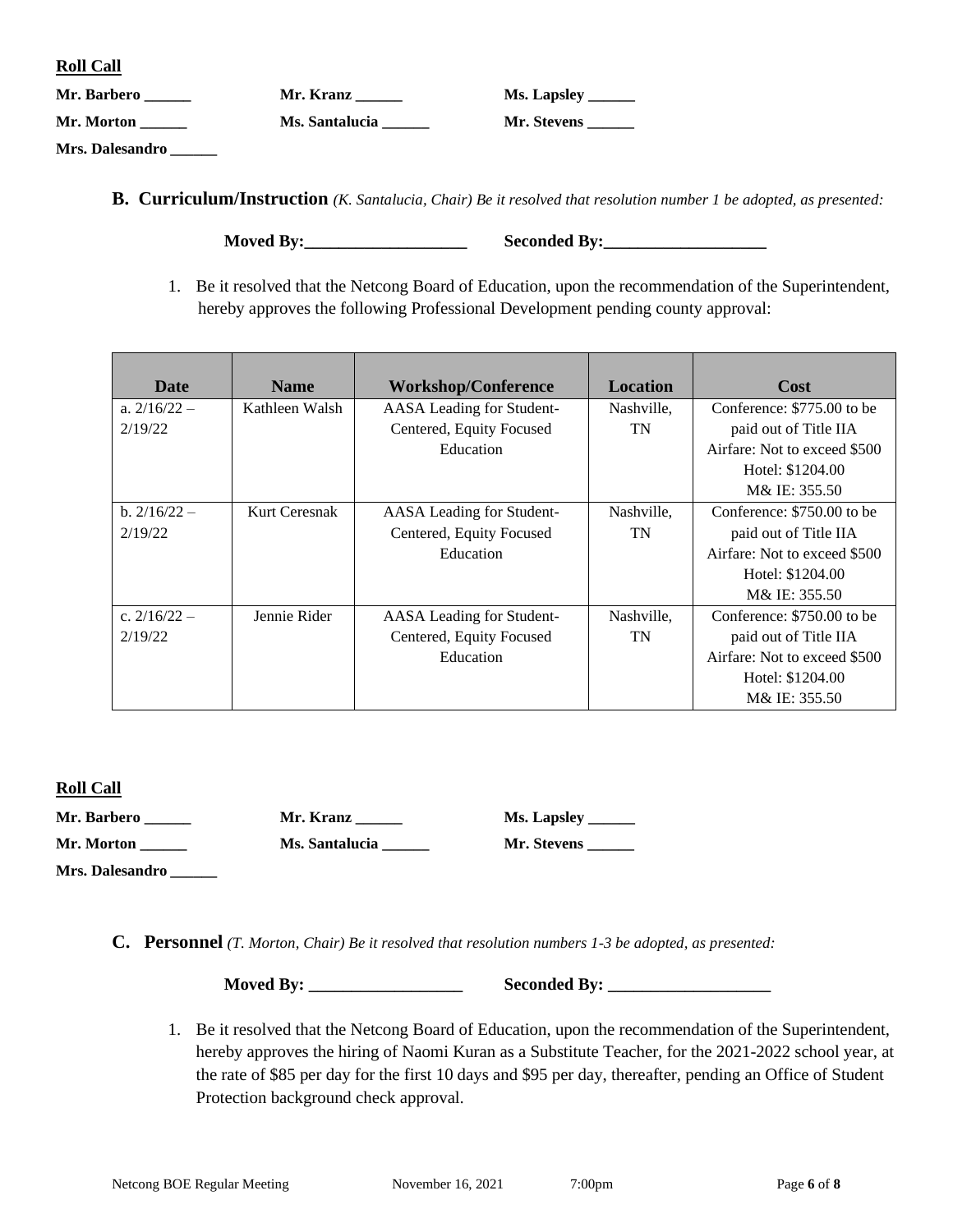- 2. Be it resolved that the Netcong Board of Education, upon the recommendation of the Superintendent, hereby approves AnnMarie Evans as the Early Act Club advisor for the 2021-2022 school year at the stipend rate of \$1,634.00 per the NTA agreement to be paid out of ESSER III funds.
- 3. Be it resolved that the Netcong Board of Education, upon the recommendation of the Superintendent, hereby approves the amended dates for the maternity/disability leave of Meganne Secola effective August 28, 2021 through March 8, 2022 in accordance with NTA contract Article VI, subsection A, regarding unpaid leave due to child rearing.

| Mr. Barbero     | Mr. Kranz      | <b>Ms. Lapsley</b> |
|-----------------|----------------|--------------------|
| Mr. Morton      | Ms. Santalucia | Mr. Stevens        |
| Mrs. Dalesandro |                |                    |

**D. Facilities and Operations** *(C. Kranz, Chair) Be it resolved that resolution numbers 1-2 be adopted, as presented:*

**Moved By:\_\_\_\_\_\_\_\_\_\_\_\_\_\_\_\_\_\_\_ Seconded By:\_\_\_\_\_\_\_\_\_\_\_\_\_\_\_\_\_\_\_**

- 1. Be it resolved that the Netcong Board of Education, upon the recommendation of the Superintendent, hereby approves the acceptance of the FY2020 School Security Grant #20E00265 in the amount of \$20,000.00
- 2. Be it resolved that the Netcong Board of Education, upon the recommendation of the Superintendent, hereby approves the request for proposal submitted by Clarke Moynihan Landscaping  $\&$ Construction, LLC Andover, NJ in the amount of \$2,250 per day for leaf removal, pending attorney review and approval.

#### **Roll Call**

**Roll Call**

| Mr. Barbero | Mr. Kranz             | Ms. Lapsley _______ |
|-------------|-----------------------|---------------------|
| Mr. Morton  | <b>Ms. Santalucia</b> | Mr. Stevens         |

**Mrs. Dalesandro** *\_\_\_\_\_\_*

### **11. Liaison Reports**

- a. Netcong Educational Foundation B. Dalesandro
- b. Netcong PTA K. Santalucia
- c. Town Council C. Kranz & B. Dalesandro
- d. Recreation Commission & Planning Board T. Morton